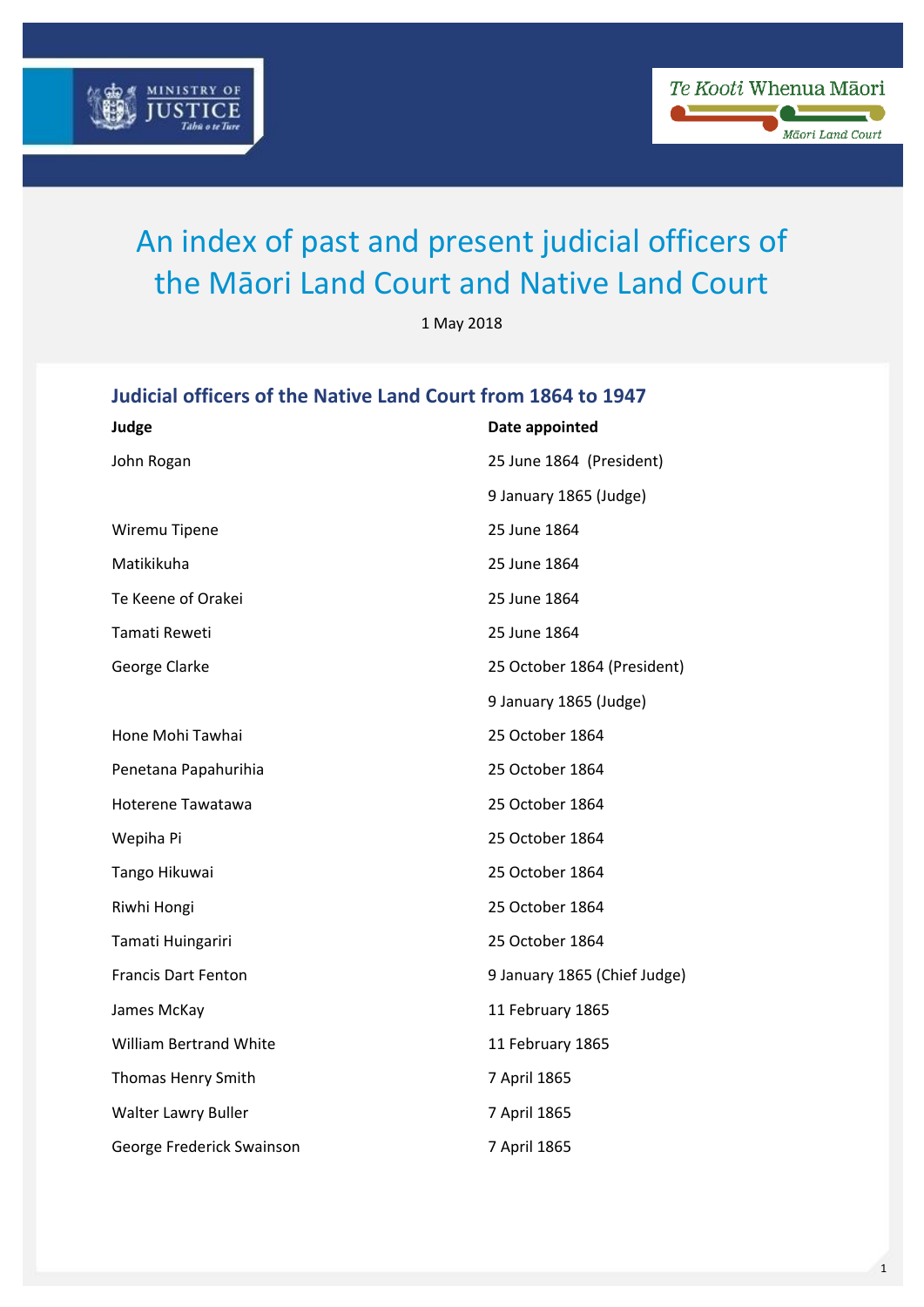### **Judge Date appointed**

| James Booth                          | 7 April 1865                   |
|--------------------------------------|--------------------------------|
| Henry Alfred Home Munro              | 15 November 1865               |
| <b>Frederick Edward Maning</b>       | 15 November 1865               |
| John Jermyn Symonds                  | 12 February 1875               |
| Samuel Deighton                      | 12 February 1875               |
| <b>Henry Halse</b>                   | 12 February 1875               |
| Theophilus Heale                     | 30 April 1877                  |
| John Alexander Wilson                | 18 June 1878                   |
| <b>Charles Heaphy</b>                | 4 September 1878               |
| <b>Thomas Edward Young</b>           | 1 March 1879                   |
| James Edwin McDonald                 | 18 October 1880                |
|                                      | 14 November 1882 (Chief Judge) |
| Laughlin O'Brien                     | 18 October 1880                |
| Frederick Maurice Preston Brookfield | 29 April 1881                  |
| <b>Edward Marsh Williams</b>         | 29 April 1881                  |
| <b>Edward Walter Puckey</b>          | 18 May 1881                    |
| William Gilbert Mair                 | 22 March 1882                  |
| Henry Tacy Clarke                    | 12 March 1883                  |
| Alexander MacKay                     | 20 May 1884                    |
| Richard John Gill                    | 8 January 1885                 |
| David Scannell                       | 5 December 1885                |
| Robert Ward                          | 25 May 1886                    |
| <b>Herbert William Brabant</b>       | 22 December 1886               |
| <b>George Elliot Barton</b>          | 19 November 1888               |
| Hugh Garden Seth-Smith               | 8 February 1889 (Chief Judge)  |
| Spencer William Von Sturmer          | 21 February 1889               |
| <b>Robert Trimble</b>                | 15 November 1889               |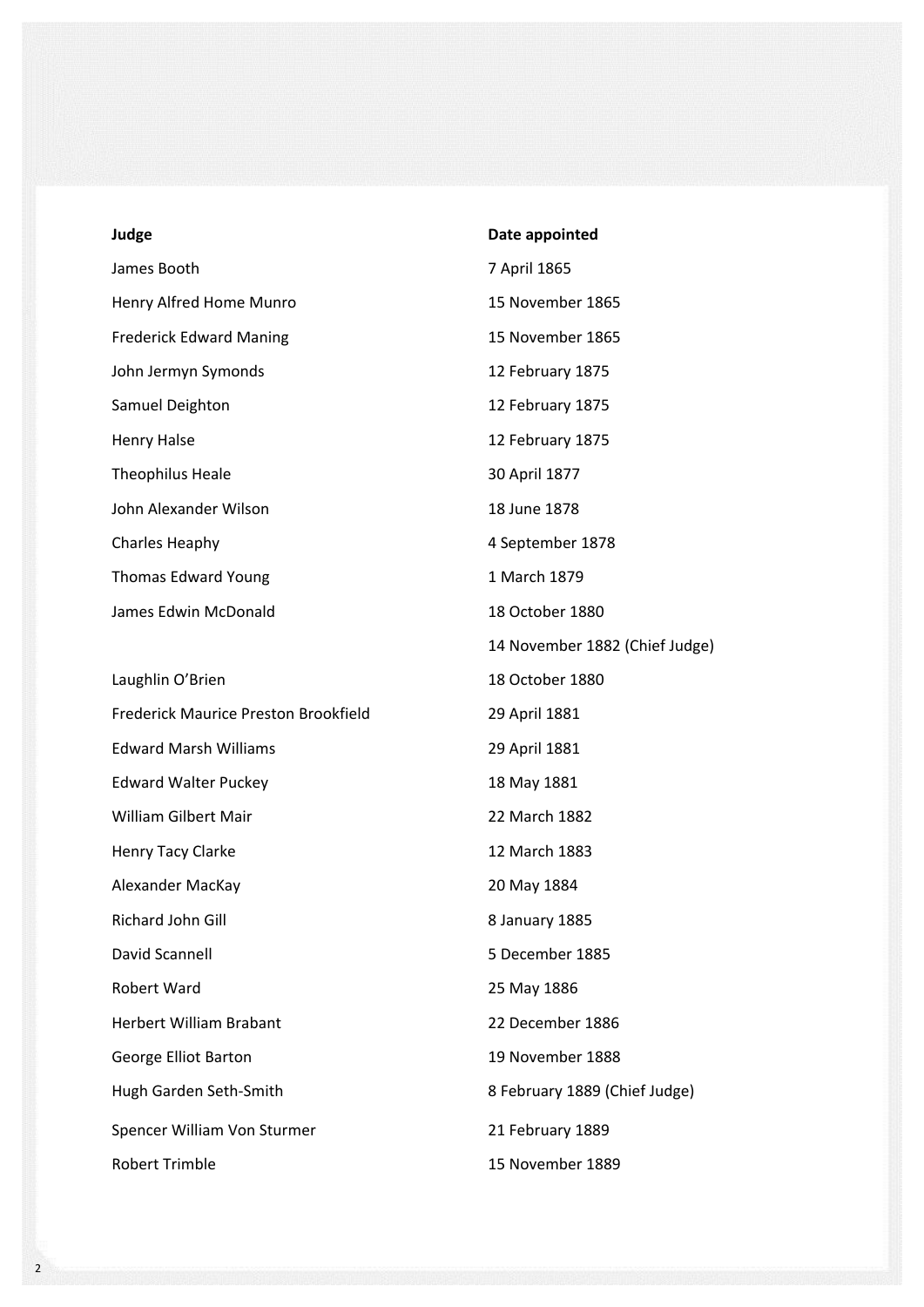James Stephenson Clendon 10 October 1890 Walter Edward Gudgeon 1 July 1890 William James Butler 14 June 1893 Herbert Frank Edger 13 March 1894 Henry Dunbar Johnson 1 May 1896 James Meachem Batham 1 April 1897 Robert Noble Jones 2012 1 July 1903

James Wakelin Browne 29 January 1905 Charles Edward McCormick 27 August 1906

Walter Edward Rawson 27 August 1906 Robert Campbell Sim 27 August 1906 Albert George Holland 1 September 1906 Thomas William Fisher 1 February 1907 Michael Gilfedder 1 February 1907 Eliot Roscoe Reeve 1 July 1908 Thomas Henry Wilson 1 January 1911 John Bain Jack 1 February 1912 Hugh Fraser Ayson 3 February 1919 Frank Oswald Victor Acheson 1 November 1919 Harold Herbert Carr 19 July 1923 John Harvey 2008 1 July 1933

**Judge Date appointed** George Boutflower Davy 15 November 1892 (Chief Judge) 14 August 1919 (Chief Judge) Jackson Palmer 8 June 1904 28 August 1906 (Chief Judge) 1 July 1939 (Chief Judge)

George Patrick Shepherd 1 October 1938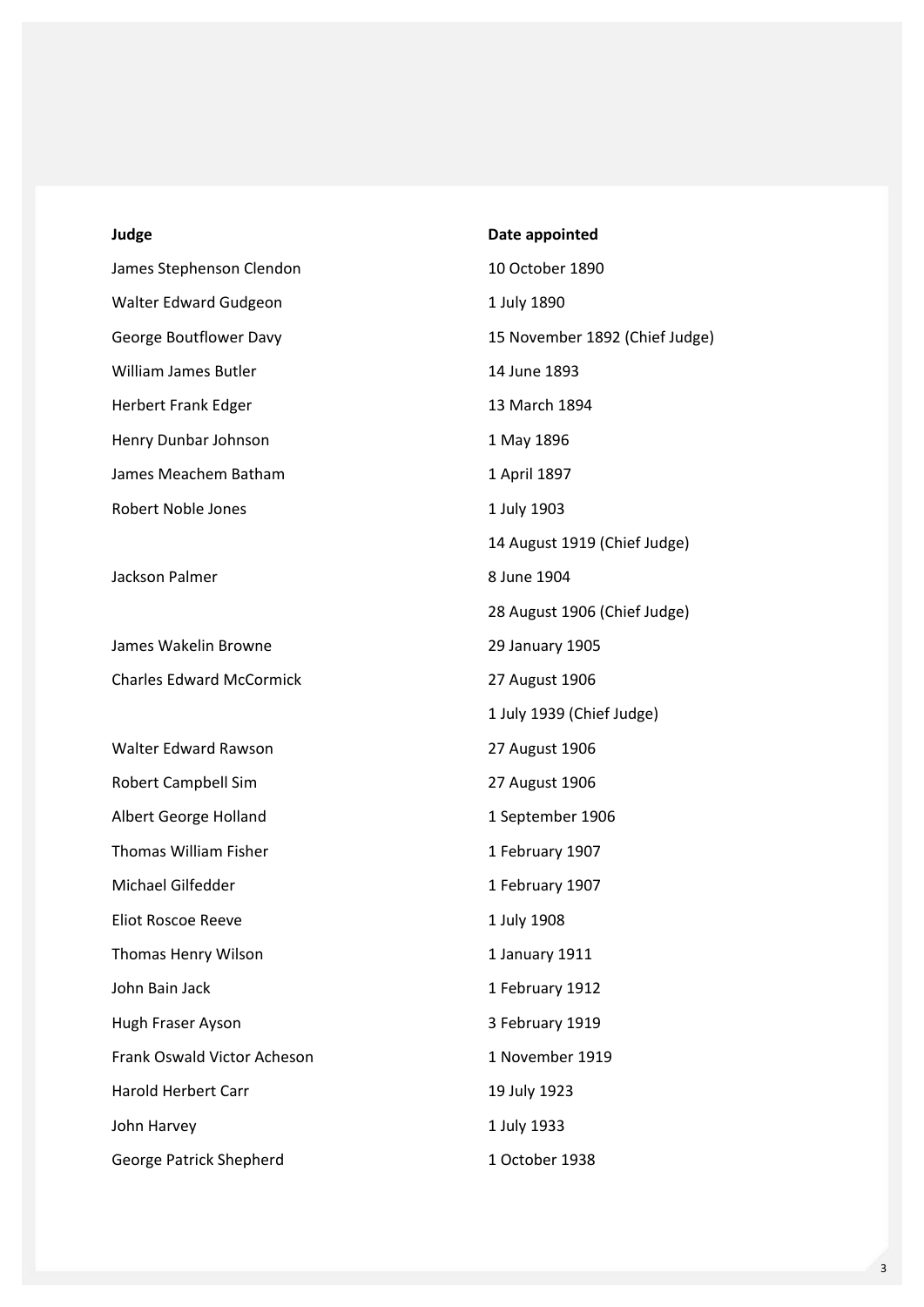Robert Preshaw Dykes 12 May 1941 Ernest Manfield Beechy 12 May 1941 Arnold Admiral Whitehead 1 January 1943 Ivor Prichard 23 April 1945

David Gordon Bruce Morison 1 September 1945 (Chief Judge)

### **Judge Date appointed**

1 August 1940 (Chief Judge) 1 April 1961 (Chief Judge)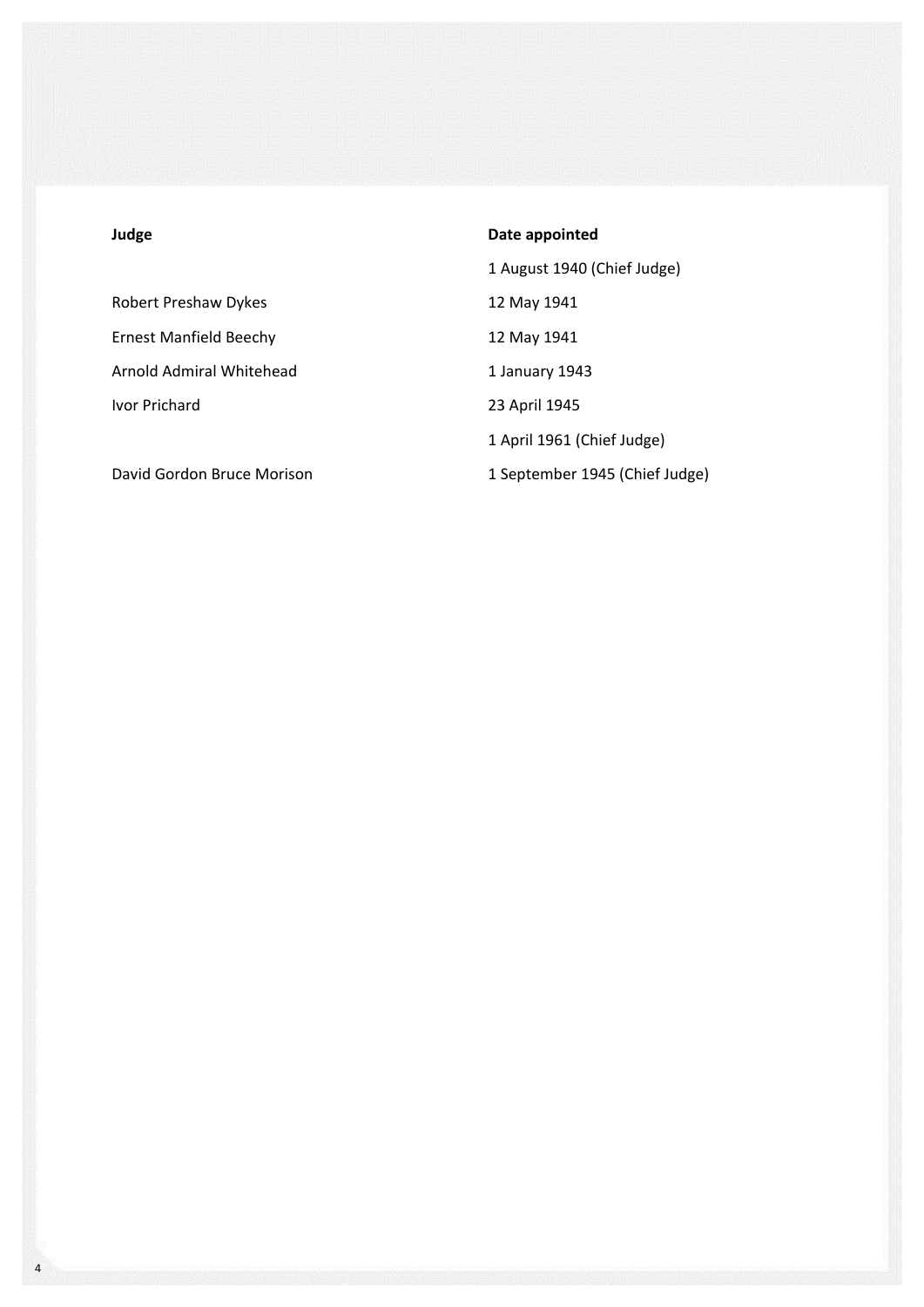## **Judges appointed to the Māori Land Court since 1948**

| Judge                           | Date appointed                |
|---------------------------------|-------------------------------|
| Norman William Smith            | 18 February 1952              |
| Gerard Michael O'Malley         | 2 February 1953               |
| Geoffrey John Jeune             | 25 January 1954               |
|                                 | 3 February 1964 (Chief Judge) |
| Selwyn Clemens Clarke           | 1 May 1954                    |
| <b>Maurice Alister Brook</b>    | 9 January 1956                |
| <b>Clement George White</b>     | 1 March 1956                  |
| William Field Porter            | 1 April 1958                  |
| <b>Bartholemew Sheehan</b>      | 1 May 1961                    |
| David Grant Davis               | 29 May 1961                   |
| <b>Kenneth Gillanders Scott</b> | 24 October 1961               |
|                                 | 16 June 1974 (Chief Judge)    |
| <b>Melville Charles Smith</b>   | 3 February 1964               |
| William Collinson Nicholson     | 28 October 1965               |
| <b>Edward James Haughey</b>     | 17 May 1966                   |
| Andrew Graham Todd              | 1 June 1969 (Chief Judge)     |
| Leonard George Herston Sinclair | 1 May 1971                    |
| Kevin Bernard Cull              | 1 September 1971              |
| Edward Taihakurei Junior Durie  | 15 August 1974                |
|                                 | 1 August 1980 (Chief Judge)   |
| <b>Ross Maitland Russell</b>    | 1 March 1975                  |
| Ashley George McHugh            | 29 March 1980                 |
| Norman Francis Smith            | 1 April 1981                  |
| Heta Kenneth Hingston           | 26 October 1984               |
| Hoera Bailey Marumaru           | 21 October 1985               |